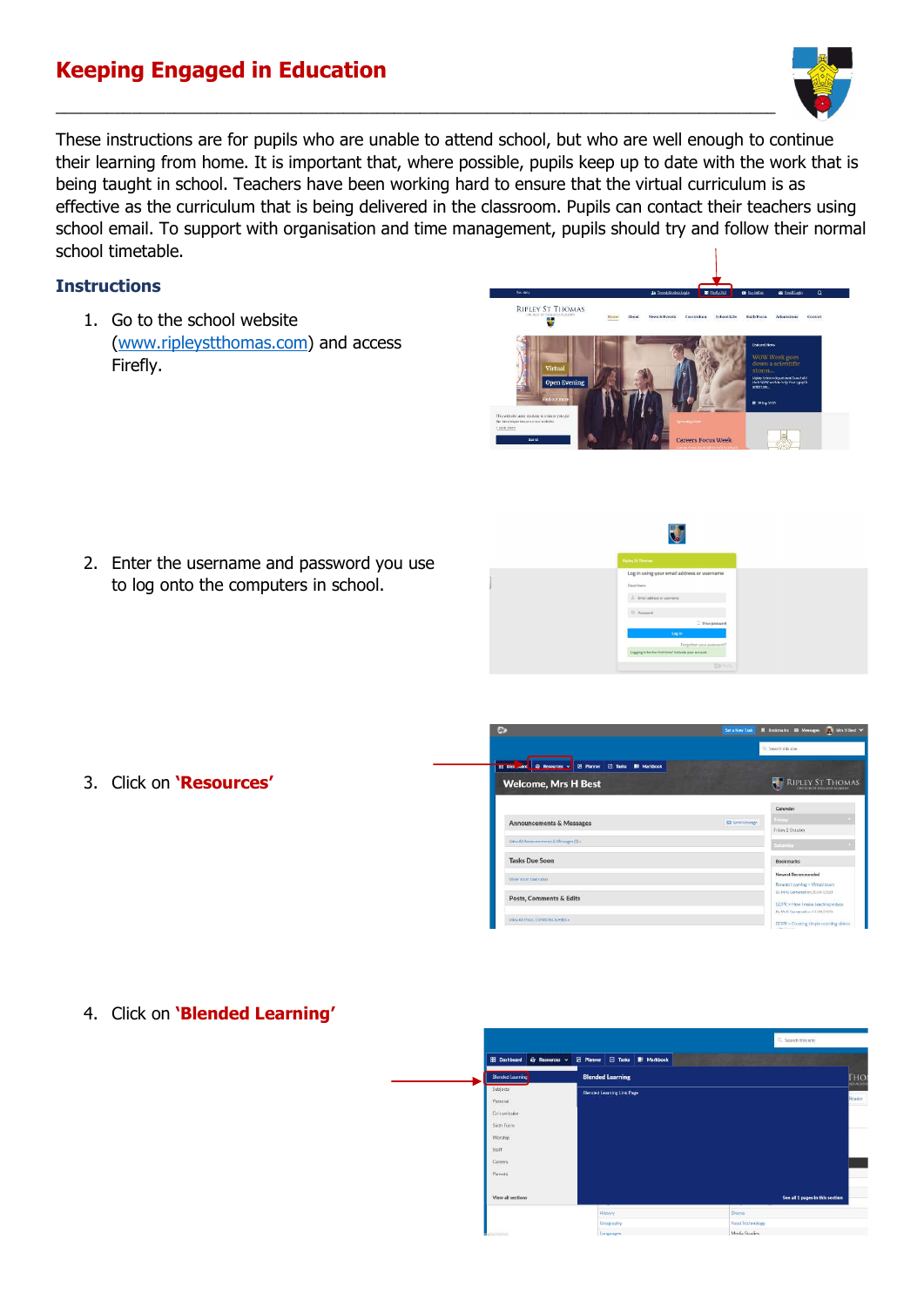5. Select 'Blending Learning Link Page'



6. Select a subject to work on.

Following this you may be asked to select your year group, or class.

## **Blended Learning - link page to all subjects**

| Subject                  |                           |  |  |  |
|--------------------------|---------------------------|--|--|--|
| English                  | Ag & Hort                 |  |  |  |
| Maths.                   | Art-                      |  |  |  |
| Science                  | <b>Business</b>           |  |  |  |
| <b>Religious Studies</b> | Design & Technology       |  |  |  |
| History                  | Drama                     |  |  |  |
| Geography                | <b>Food Technology</b>    |  |  |  |
| Languages                | Media Studies             |  |  |  |
| <b>Computer Science</b>  | <b>Physical Education</b> |  |  |  |
| <b>Music</b>             | Psychology                |  |  |  |
| Economics                | Sociology                 |  |  |  |

7. Once you have navigated Firefly to your year group, or class, you should see a table similar to the one below.

Find the date(s) that you are absent from school and follow the instructions.

If you have any questions, please contact your class teacher using the school email.

| Date of Lesson                       | <b>Learning Objectives</b>                                                                                    | <b>Instructions</b>                                                                                                                                                                                                                                                                                                                                                                                                                                                                                                                                                    | <b>Homework</b> |
|--------------------------------------|---------------------------------------------------------------------------------------------------------------|------------------------------------------------------------------------------------------------------------------------------------------------------------------------------------------------------------------------------------------------------------------------------------------------------------------------------------------------------------------------------------------------------------------------------------------------------------------------------------------------------------------------------------------------------------------------|-----------------|
| Monday<br>October 19th<br>(Lesson 1) | To find the gradient and y-<br>intercept of a line for<br>equations not written in the<br>form $y = mx + c$ . | Read ALL the instructions below before you start.<br>For this lesson you will need your exercise book, your pencil<br>cask, a mini whiteboard and a whiteboard pen.<br>In your exercise books, write the title <b>Virtual Learning</b> in the<br>top right hand corner, the date and the title: $y = mx + c$<br>continued<br>Task 1: Watch video 210 - Straight Line Graphs 5 on Hegarty<br>Maths. Copy out 4 examples into your exercise book.<br>Task 2: Complete this worksheet.<br>Task 3: Mark your answers. Send a picture of your work to Mrs<br>Best by email. |                 |
|                                      |                                                                                                               | Read ALL the instructions below before you start.<br>For this lesson you will need your exercise book, your pencil                                                                                                                                                                                                                                                                                                                                                                                                                                                     |                 |